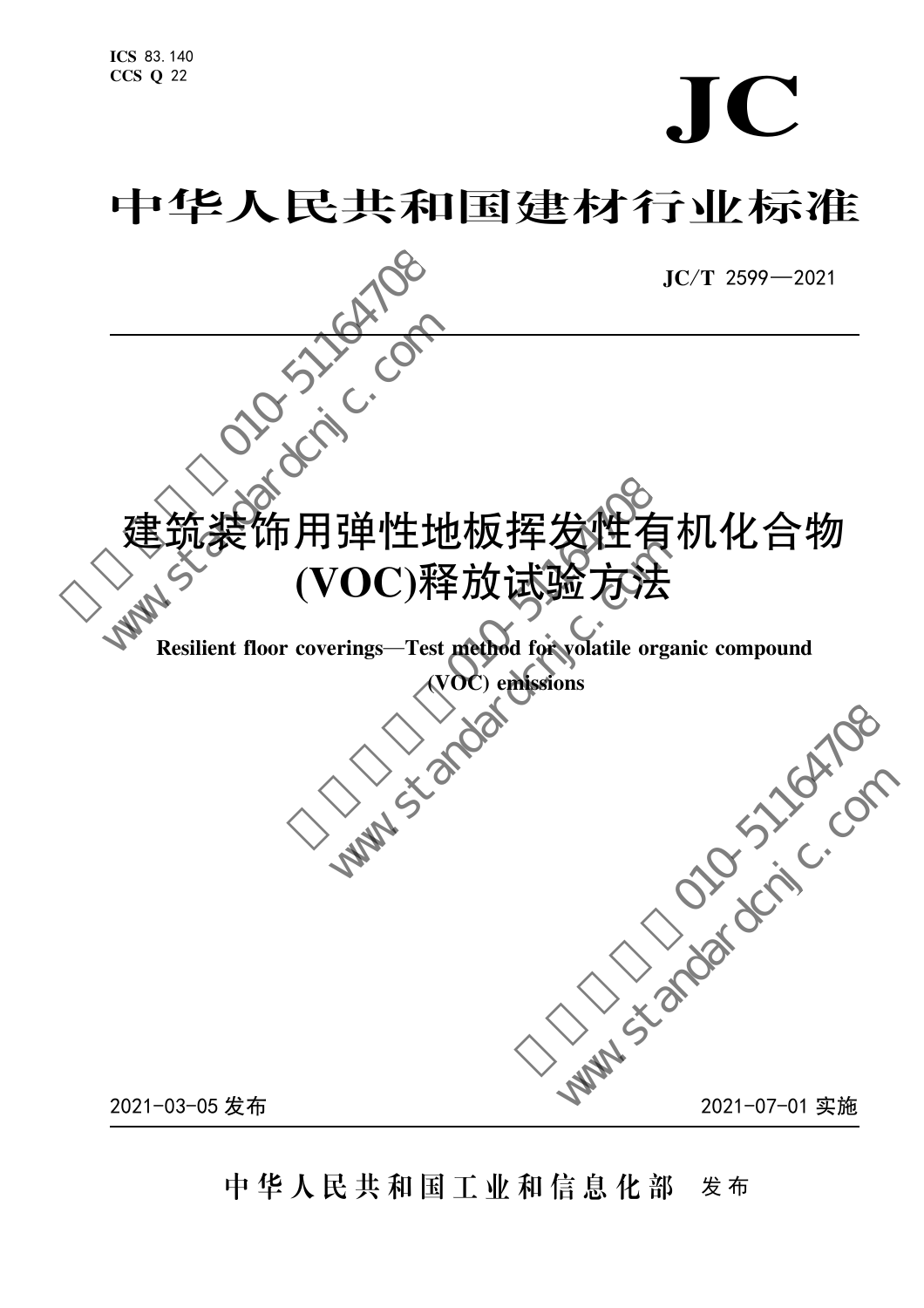| 次                                                |
|--------------------------------------------------|
|                                                  |
| 前言<br>$\ldots$ II                                |
| 范围<br>$\mathbf{1}$<br>.                          |
| 规范性引用文作<br>2                                     |
| 术语和定义<br>$\mathfrak{Z}$                          |
| 符号与缩略语<br>$\overline{4}$<br>3                    |
| 仪器设备<br>5<br>3                                   |
| 取样及样品的运输储有<br>6                                  |
| 试件的制备.<br>$\overline{7}$<br>5                    |
| 试验步骤<br>$8\,$<br>6                               |
| 气体样温分<br>9<br>9                                  |
| 気体浓度和单位面积释放量的计算<br>10<br>9                       |
| 试验报告<br>9                                        |
| 附录 A(规范性)<br>环境舱系统结构要求<br>11                     |
| 本文件与 ISO 10580:2010 相比的结构变化情<br>附录 B(资料性)<br>13  |
| 本文件与 ISO 10580:2010 的技术差异及其原因<br>附录 C(资料性)<br>14 |
|                                                  |
|                                                  |
| W S Tà                                           |
|                                                  |
| Tal. Compt                                       |
|                                                  |
|                                                  |
|                                                  |
|                                                  |
| Water States Of Joy                              |
|                                                  |
|                                                  |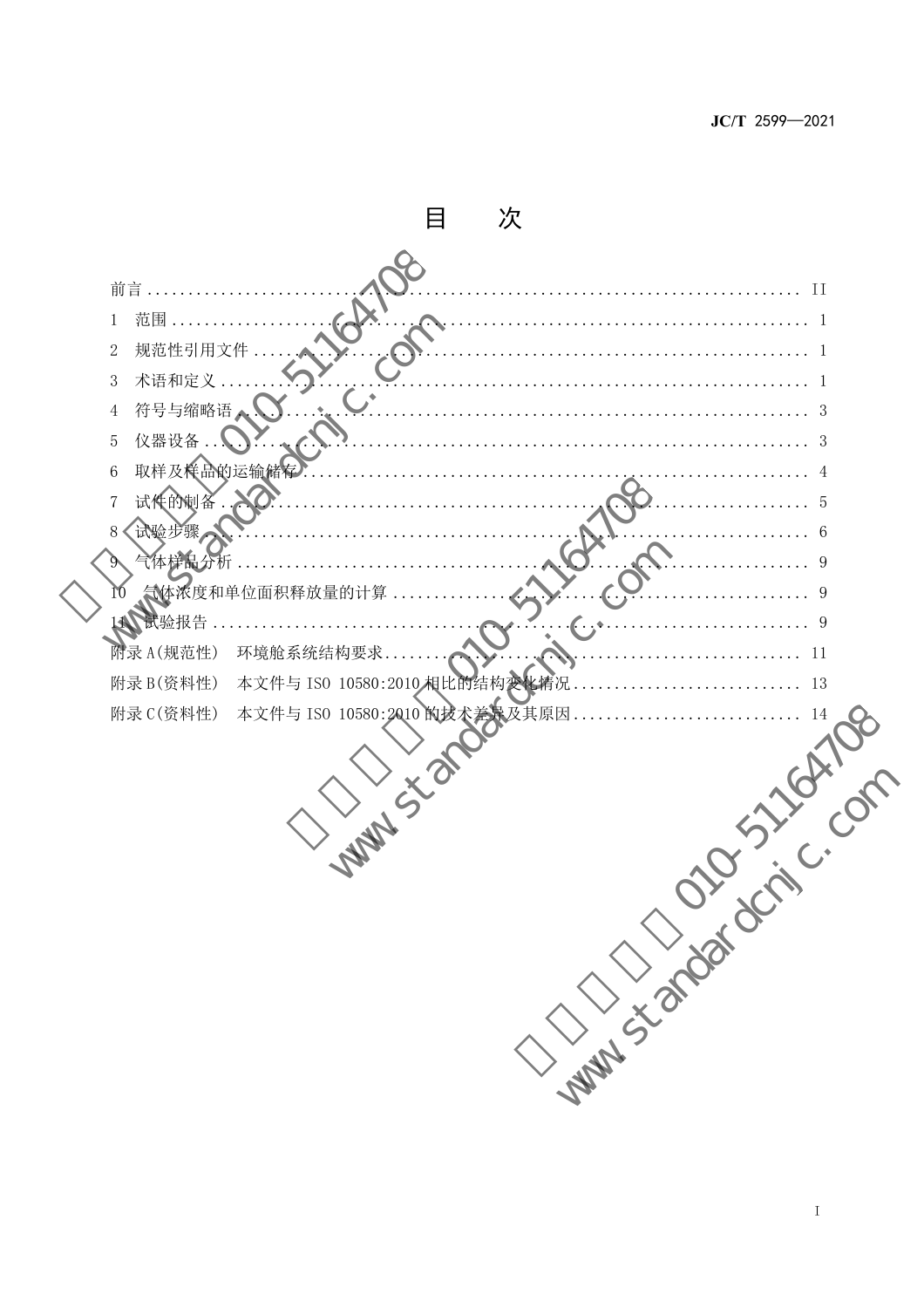前 言

本文件按照 GB/T 1.1-2020 《标准化工作导见<br>定起草。<br>本文件使用重新起草法修改采用 ISO 10580:2<br>合物 (VOC)释放的试验方法》》》 <br> 合物 (VOC)释放的试验方法》 <br>本文件与 ISO 10580:2010相比在结构上有较多<br><br> 季条编号变化对照 一般表 - 网络0.2010相比存在技术性差异<br><br> 章条编号变化对照 一个500-2010相比,还做了下列<br><br> 章章单线(|)进行了标本 附录 C 中给出了利用 本文件按照 GB/T 1.1-2020《标准化工作导则 第 1 部分: 标准化文件的结构和起草规则》的规 定起草。

起草。<br>本文件使用重新起草法修改采用 ISO 10580:20<br>物(VOC)释放的试验方法》。<br>本文件与 ISO 10580:2010相比在结构上有较多<br>条编号变化对照一次表。<br>本文件与 ISO 10580:2010相比存在技术性差异<br>本文件与 ISO 10580:2010相比,还做了下列编<br>本文件与 ISO 10580:2010相比,还做了下列编<br>一一将文件各称改为《建筑装饰用弹地板挥》<br>一一删除了CO 10580:2010中的参考文 本文件使用重新起草法修改采用 ISO 10580:2010《弹性 织物和层压地板覆盖物 挥发性有机化 合物(VOC)释放的试验方法》。

本文件与 ISO 10580:2010 相比在结构上有较多调整,附录 B 中列出本文件与 ISO 10580:2010 相比 章条编号变化对照一

本文件与 ISO 10580:2010 相比存在技术性差异,这些差异涉及的条款已通过在其外侧页边空白位 置的垂直单线(**|**)进行了标示,附录 C 中给出了相应技术性差异及其原因的一览表。

本文件与 ISO 10580:2010 相比,还做了下列编辑性修改:

将文件名称改为《建筑装饰用弹性地板挥发性有机化合物(VOC)释放试验方法》;

——删除了 ISO 10580:2010 中的参考文献。

请注意本文件的某些内容可能涉及专利。本文件的发布机构不承担识别专利的责任。

本文件由中国建筑材料联合会提出。

本文件由全国轻质与装饰装修建筑材料标准化技术委员会(SAC/TC 195)归口。

本文件负责起草单位:上海建科检验有限公司。

riaco Fand ,而应及不已经开发开放后的。<br>相比,还做了下列编辑性修改:<br>10 中的参考文献。本文件的发布机构不承担识别专利的<br>10 中的参考文献。本文件的发布机构不承担识别专利的<br>可能涉及专利。本文件的发布机构不承担识别专利的<br>可能涉及专利。本文件的发布机构不承担识别专利的<br>52. 法律出标准化技术委员会AAC/TC 195)归口。<br>全提出。<br>10 学会提出。<br>10 学会提出,张家港资助家居科技股份有限公司、张家港资助家居科技 +的参考文献。本文件的发布机构不承担识别专利的技术。<br>法提出。建筑材料标准化技术委员会SAC/TC 195)归口。<br>建筑材料标准化技术委员会SAC/TC 195)归口。<br>性地板(苏州)有限公司、张家港市易华润东新材料检验有限公司、张家港市易华润东销社股份有限公司、张家港市易华润东新材料<br>中国)有限公司、张家港市易华润东新材料<br>科利原公司。<br>王静、任彬彬、袁骏全胡晓珍、刘强、徐春雷、旅<br>大会会会议会议会议会议会议会会会会议会会议会会议会 本文件参加起草单位:丽杰特性地板(苏州)有限公司、张家港市易华润东新材有限公司、阿姆斯壮 (中国)投资有限公司、洁福地板(中国)有限公司、张家港爱丽家居科技股份有限公司、乐金华奥斯(无 锡)有限公司、浙江金华天开电子材料有限公司。

さ、刘强、徐春雷、施展鹏、顾春梅、陆人(C) wardchic.com 本文件主要起草人: 俞海勇、王静、任彬彬、袁毅、胡晓珍、刘强、徐春雷、施展鹏、顾春梅、陆、张路、姜干。<br>-<br>本文件为首次发布。<br>- ANN 秀清、张路、姜干。

本文件为首次发布。